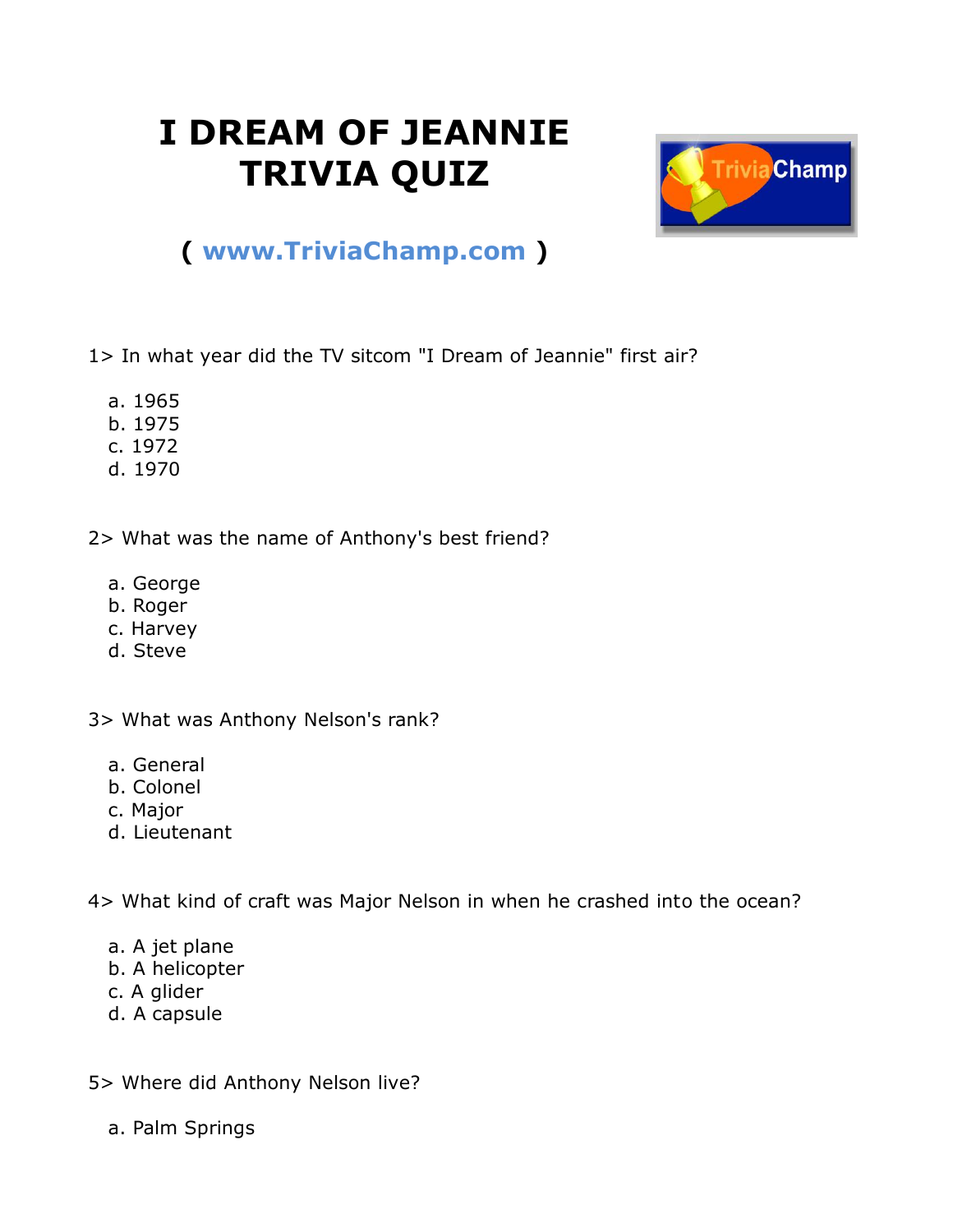- b. Kissimmee
- c. Cocoa Beach
- d. Tampa

6> When casting a spell, what does Jeannie do?

- a. Twitch her nose
- b. Blink
- c. Chant
- d. Clap her hands

7> What is the name of the psychiatrist?

- a. Dr. Bellows
- b. Dr. Roberts
- c. Dr. Johnson
- d. Dr. Wilson

8> How old is Jeannie?

- a. 2,000 Years Old
- b. 500 Years Old
- c. 7,000 Years Old
- d. 10,000 Years Old

9> In which episode does Anthony's best friend discover that he has a Jeannie?

- a. The Moving Finger
- b. The Richest Astronaut in the Whole Wide World
- c. Guess What Happened on the Way to the Moon?
- d. The Americanization of Jeannie

10> When is Jeannie's birthday?

- a. May23
- b. August 27
- c. October 31
- d. April 1

11> What is Anthony's address?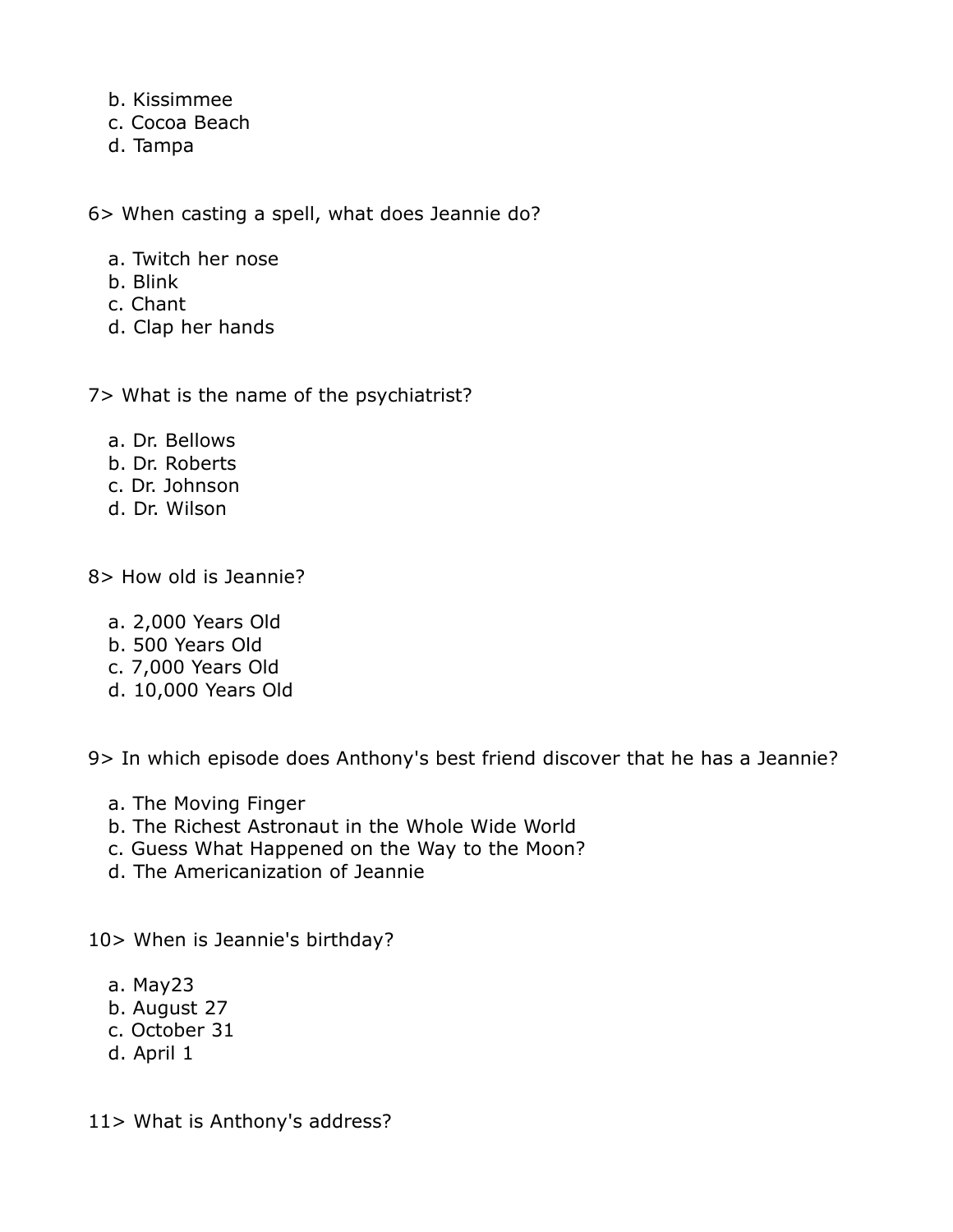- a. 100 Date Avenue
- b. 1020 Palm Drive
- c. 776 Sunset Avenue
- d. 592 Oceanside Drive

12> What sport is Anthony supposed to play with General Peterson?

- a. Golf
- b. Polo
- c. Cricket
- d. Tennis

13> In the episode entitled "My Master, the Thief", what does Jeannine steal out of the museum?

- a. Her old bottle
- b. A gold crown
- c. A pair of slippers
- d. An Arabian carpet

## 14> Who trapped Jeannie in her bottle?

- a. A Sorcerer
- b. The Blue Djinn
- c. A Witch
- d. A Warlock

15> Who plays the part of Jeannie's sister?

- a. Barbara Eden
- b. Barbara Feldon
- c. Sally Struthers
- d. Florence Henderson